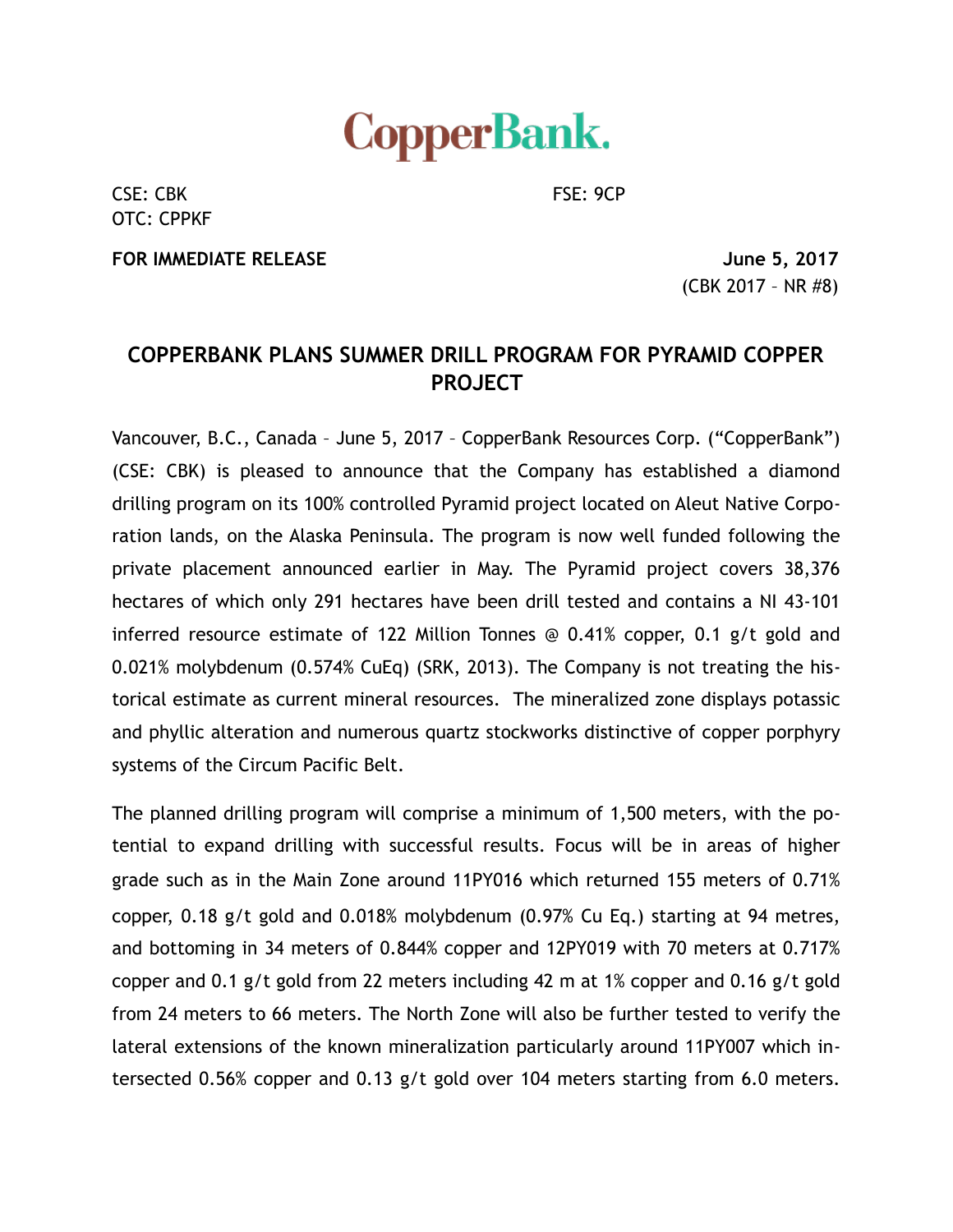CopperBank, through this program, wants to understand the distribution and the controls of the mineralization, and verify the continuity of higher grade zones, particularly with overlap between supergene chalcocite mineralization hypogene chalcopyrite mineralization.

Gianni Kovacevic, Executive Chairman of the Company comments. "This long anticipated drilling program will give our technical team the direction for next steps in the development of the project, and specifically a better view of the higher grade sections of the deposit. The superior location and ownership structure further demonstrate that Pyramid is one of only a handful of established copper projects that is located on private property in the United States, with the added benefit of being located only four kilometres to all-year ice-free deep tide water."

The Company anticipates commencement of drilling at Pyramid in the coming weeks. Readers are encouraged to view the detailed voice-over presentation of this drilling [program on the "Energy Zone" area of CopperBank's website - www.copperbankcorp.](http://www.copperbankcorp.com) com.

Technical disclosure of this release has been reviewed and approved by Robert McLeod, P.Geo, Advisor to CopperBank and a Qualified Person as defined by NI 43-101

On behalf of CopperBank Resources Corp.

"Gianni Kovacevic"

Executive Chairman

Address: Suite 1500, 409 Granville Street, Vancouver, BC V6C 1T2 Tel: 604-889-0852 E-mail: [gk@copperbankcorp.com](mailto:gk@copperbankcorp.com) Website: www.copperbankcorp.com

*Certain information in this release may constitute forward-looking statements under applicable securities laws and necessarily involve risks associated with regulatory approvals and timelines. Although CopperBank believes the expectations expressed in such forward-looking statements are based on reasonable assumptions, such statements are not guarantees of future performance and actual results or developments may differ materially from those in the forward-looking statements. For more information on each of CopperBank and the risks and chal-*